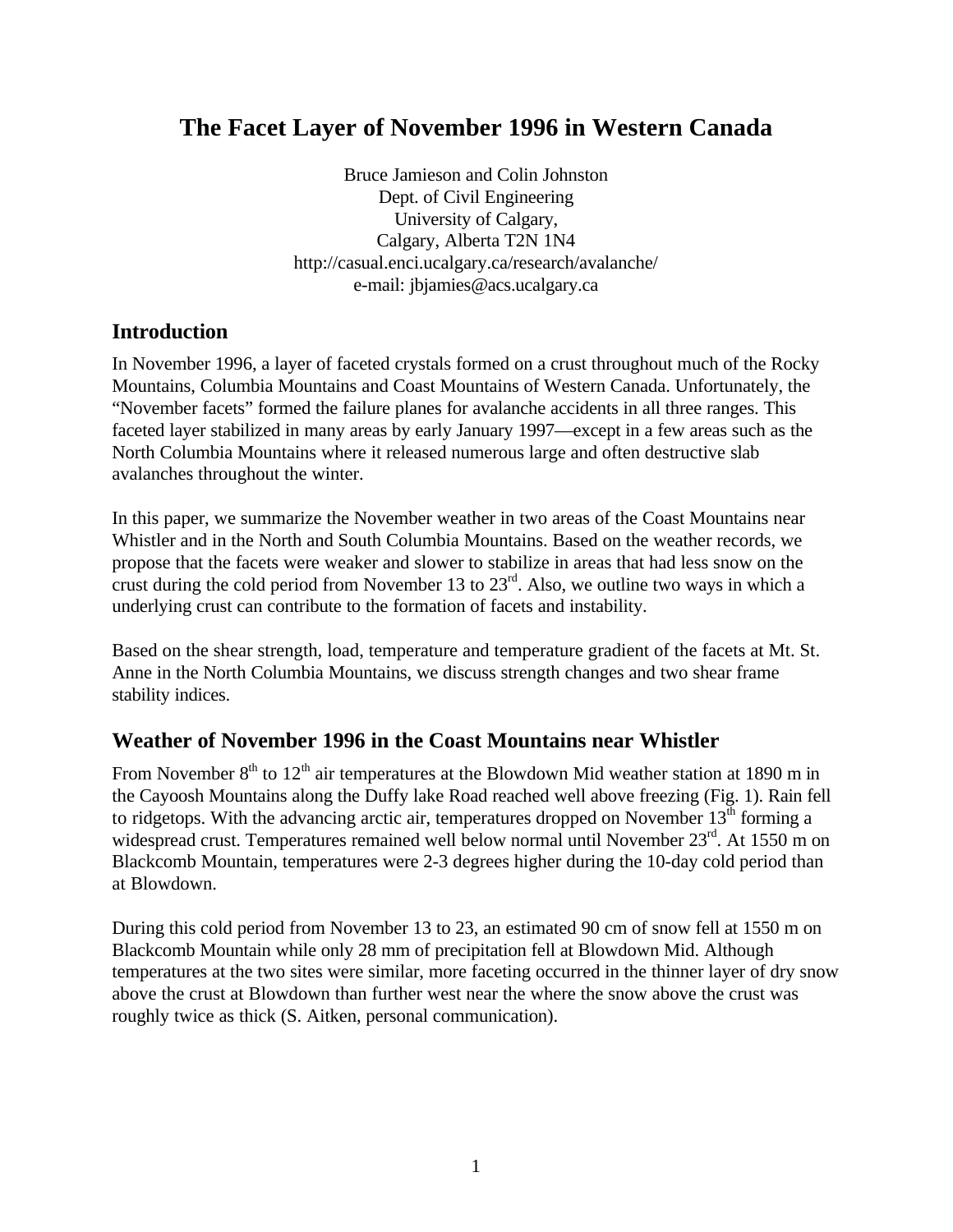

*Figure 1 November 1996 weather from Blowdown Mid station in the Cayoosh Mountains and Blackcomb Mid station in the Outer Coast Range.*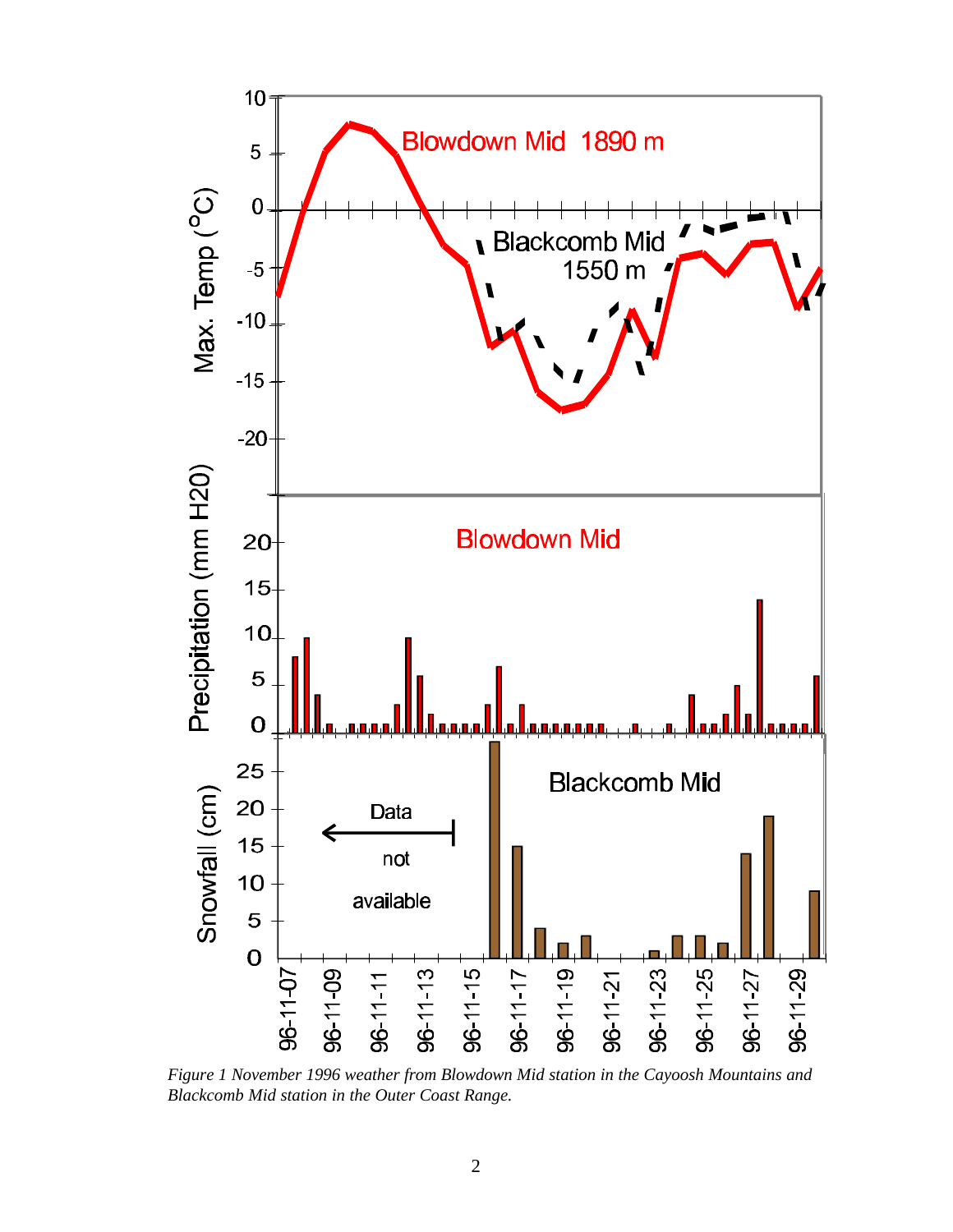## **Stability of the November Facets in the Coast Mountains near Whistler**

In the Cayoosh Mountains along the Duffy Lake Road, a major avalanche cycle on December 8<sup>th</sup> removed the facets from many slide paths. However, the November facets remained unstable in shallower areas not affected by this cycle. Subsequently, occasional dry slab avalanches ran on the November facets as late as March  $10^{th}$ .

In the heavier snowfall area of the Outer Coast Range near Blackcomb where the facets on the crust were less developed, the faceted layer stabilized by the middle of January 1997.

Two factors probably contributed to the November facets stabilizing faster near in the Outer Coast Range near Blackcomb than in the Cayoosh Mountains along the Duffy Lake Road:

- In the Outer Coast Range, the thicker layer of dry snow above the crust resulted in less temperature gradient and less faceting compared to the Cayoosh Mountains where less snow was on the crust during the 10-day cold period.
- The Outer Coast Range usually receives more snow than the Cayoosh Mountains and greater load usually contributes to gradual strengthening of buried weak layers.

## **Weather of November 1996 in the Columbia Mountains**

For November 7 to  $30<sup>th</sup>$ , maximum air temperatures from two weather stations in the South Columbia mountains (Stagleap, 1780 m, at Kootenay Pass and Galena Pass, 1570 m) and two in the North Columbia Mountains (Fred Laing, 1080 m, near Mica Creek and Mt. St. Anne, 1900 m near Blue River) are plotted in Figure 2 along with precipitation data from Fred Laing and Galena stations.

The temperature reached above  $0^{\circ}C$  at Stagleap and Fred Laing during heavy precipitation on November 8<sup>th</sup>, although Kootenay Pass below the Stagleap station received snow rather than rain. From November  $9<sup>th</sup>$  to the morning of the  $13<sup>th</sup>$  all stations reported maximum temperatures above freezing, with 5-10 mm of precipitation per day. Rain fell in many areas of the Columbia and Mountains.

Maximum temperatures dropped below freezing at all four stations on the  $13<sup>th</sup>$  or  $14<sup>th</sup>$  as arctic air spread over BC. This cold air mass kept temperatures below normal for 10 days. From November  $17<sup>th</sup>$  to  $19<sup>th</sup>$  the Fred Laing station in the North Columbia Mountains was several degrees colder than Stagleap and Galena in the South Columbia Mountains. Mt. St. Anne in the North Columbia Mountains was often 5-8 degrees colder than the two stations in the South Columbia Mountains from November  $16^{th}$  to  $22^{nd}$ .

During the cold weather from November  $13<sup>th</sup>$  to 26, the North and South Columbia Mountains received different amounts of precipitation. Fred Laing and Mt. St. Anne in the North Columbia Mountains received 32 and approximately 40 mm of precipitation, while Galena and Stagleap in the South Columbia Mountains received approximately twice as much, 60 and 87 mm, respectively. In particular, Kootenay Pass received 121 cm of snow! Clearly, there was substantially more snow on top of the crust in the South Columbias than farther north.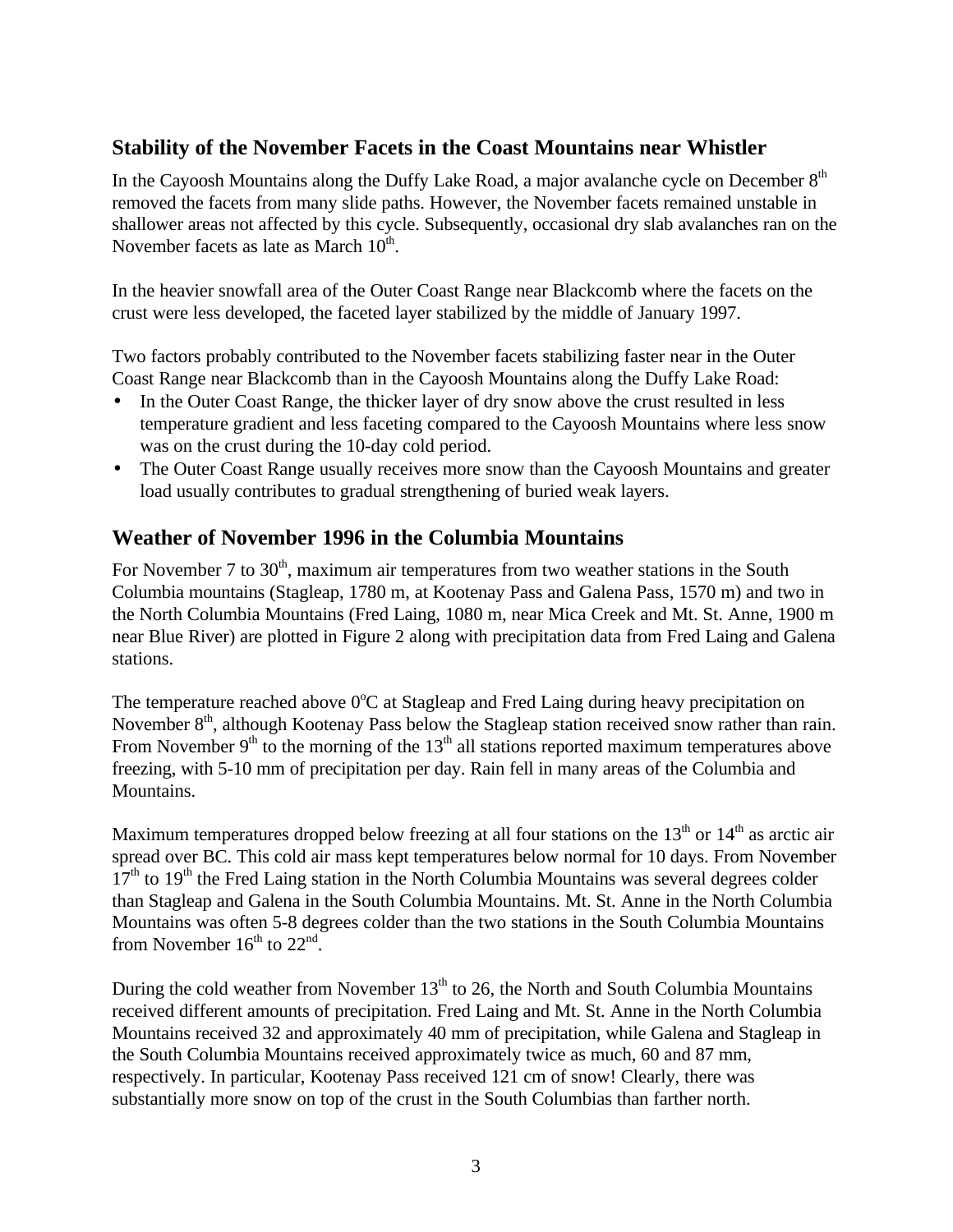Consequently, the temperature gradient in the snow above the crust would have been roughly twice as high in the North Columbias than farther south. As a result of the greater temperature gradient in the North Columbia Mountains, the snow above the crust became more faceted than in the South Columbia Mountains.



*Figure 2 Weather from November 1996 at Stagleap and Galena stations in the South Columbia Mountains and Fred Laing and Mt. St. Anne in the North Columbia Mountains.*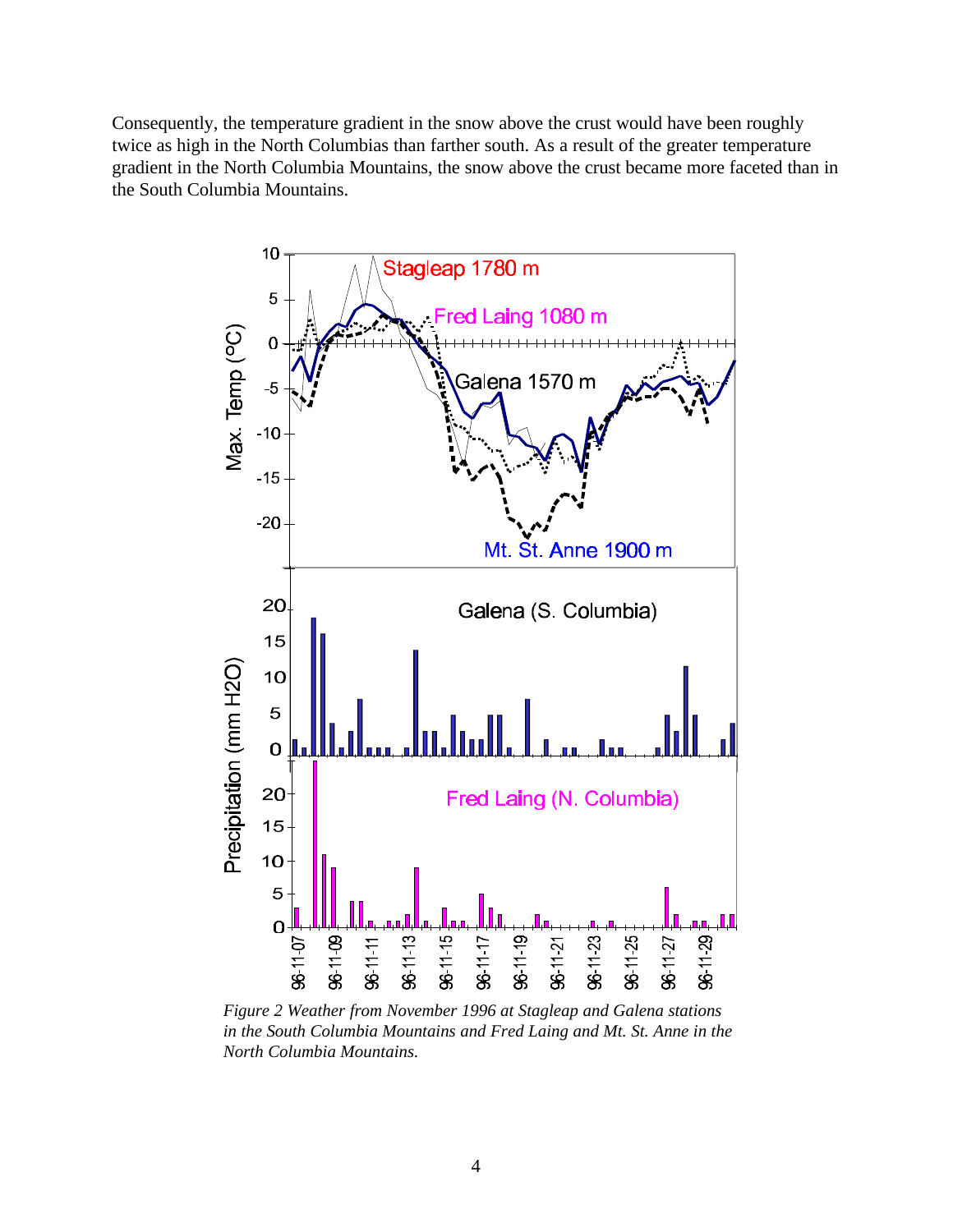## **Effects of Crusts on Faceting**

Dense layers such as crusts tend to increase the temperature gradient (Fig. 3) just above and below the crust (Colbeck, 1991). Although this increase in the temperature gradient is often too close to the crust to be easily measured, it explains the observations of facets just above and below crusts when the major layers above and below the crust show no evidence of faceting (Moore, 1982).

As a result of rain or air temperatures above freezing from November 9<sup>th</sup> to  $13<sup>th</sup>$ , a surface layer of wet snow formed. Due to warmer temperatures at lower elevations, this layer of wet snow was thicker at, and below, tree line than at higher elevations. This layer of wet snow was buried by cold dry snow on about November  $13<sup>th</sup>$ , 1996 and froze



*Figure 3 Effect of dense layers such as crusts on temperature gradient (after Colbeck, 1991)*

over time to form a crust. In many areas, cold temperatures in the following 10 days caused faceting in the snow above the crust.

In the following months, many guides and avalanche workers reported that the facets on the crust were more developed and weaker at, and below, tree line. This is likely a consequence of three factors:

- During the cold weather, there was less snow above the crust at lower elevations and consequently a stronger temperature gradient.
- Cold air may have pooled in valleys causing stronger temperature gradients at lower elevations.
- The layer of wet snow would be thicker—and perhaps wetter—at lower elevations. Because of its stored heat and latent heat, the thicker layer of wet snow at lower elevations would remain at  $0^{\circ}$ C longer when the arctic air arrived and be slower to cool after it froze. Consequently, the temperature gradient would be greater and faceting would be increased compared to higher elevations where the layer of wet snow/crust would likely be thinner (Fig. 4).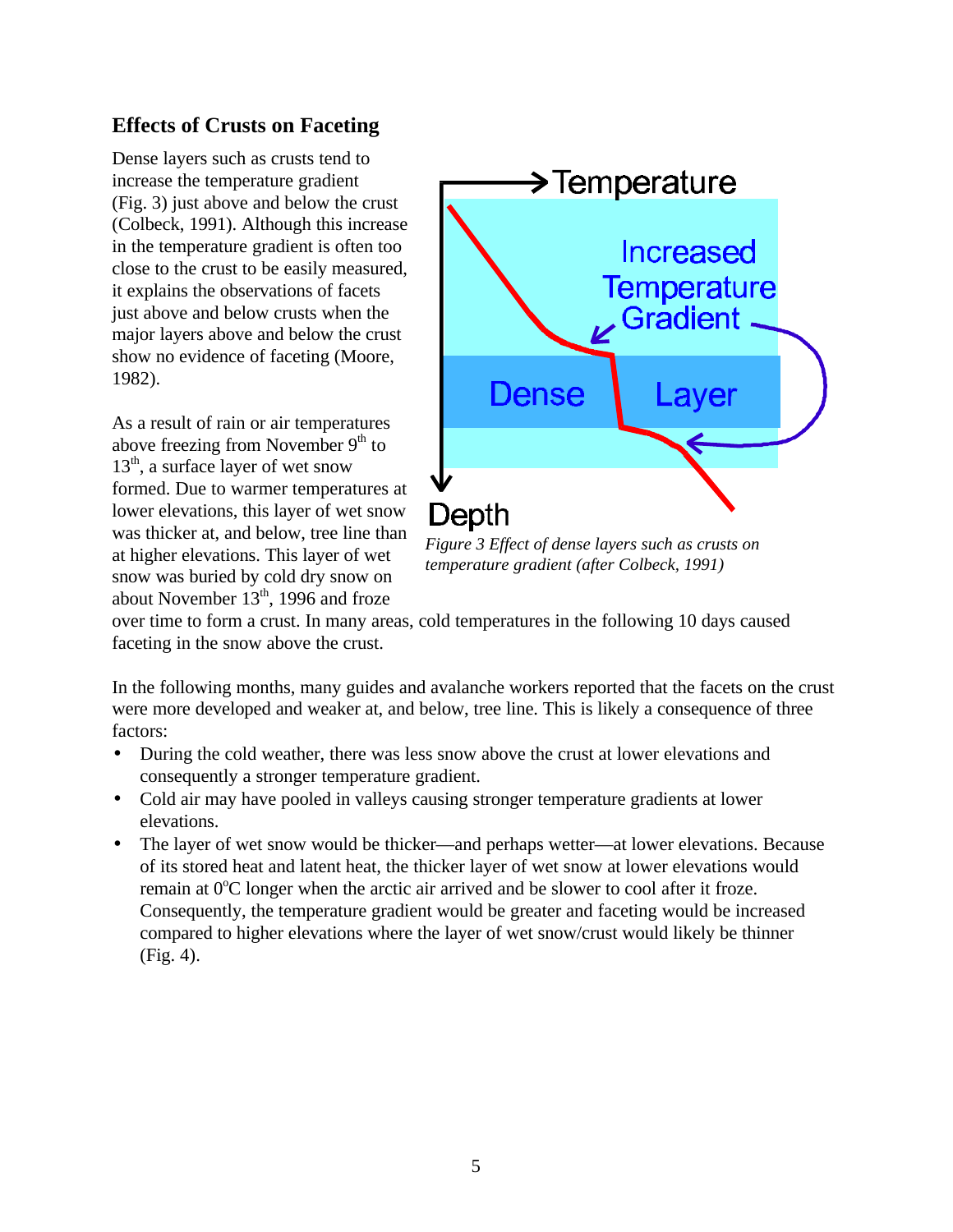

*Figure 4 When dry snow and cold air overlie a layer of wet snow, the dry snow is likely to become faceted. The dry snow above the thicker layer of wet snow on the left is likely to become more faceted than the dry snow above the thinner layer of wet snow on the right.*

#### **Changes in Layer of Facets at Mt. St. Anne over Winter of 1996**

At 1900 m on Mt. St. Anne, the shear strength of the November facets was measured with a  $250 \text{ cm}^2$  shear frame about once a week from Dec. 11, 1996 to March 21, 1997. As shown in Figure 5, the shear strength increased from 1.5 to 8.4 kPa while the load increased from 160 to 910 mm of water, the temperature of the facets increased from  $-3.5$  to  $-2.0^{\circ}$ C and the temperature gradient decreased from  $0.8^{\circ}C/10$  cm to  $0.1^{\circ}C/10$  cm. The relatively warm temperature of the facets ( $>$  -5<sup>o</sup>C), the low temperature gradient ( $<$  1<sup>o</sup>C/10 cm) and the heavy and increasing load all favour strengthening of the facets, which we measured.

While the November facets gained considerable strength during the winter, the large natural avalanches that slid on the November crust in the North Columbia mountains (most of which occurred during warming or snowstorms) indicates the facets never fully stabilized. In comparison to many other layers of facets in the Columbia Mountains, the 2 mm facets from November 1996 were well developed in the North Columbia Mountains, a factor which may have slowed stabilization. Also, shear due to creep would have been concentrated where the facets met the harder crust. Clearly, the avalanche activity indicates that the layer did not gain strength fast enough to support the increasing load and resist the changes in creep caused by warming. Our current understanding of snow metamorphism and field techniques for measuring snowpack properties do not allow us to quantitatively explain why the layer did not stabilize.

From the shear frame measurements, we calculated two stability indices: the Stability Ratio, SF, (Schleiss and Schleiss, 1970; CAA, 1995) and RBcalc. However, neither index has, to our knowledge, been used for slabs as deep as those that failed in the November facets in the North Columbia mountains—many of which were more than 2 m thick. Schleiss and Schleiss (1970) proposed SF for "new" snow, and our experience with the shear frame stability index, RBcalc, is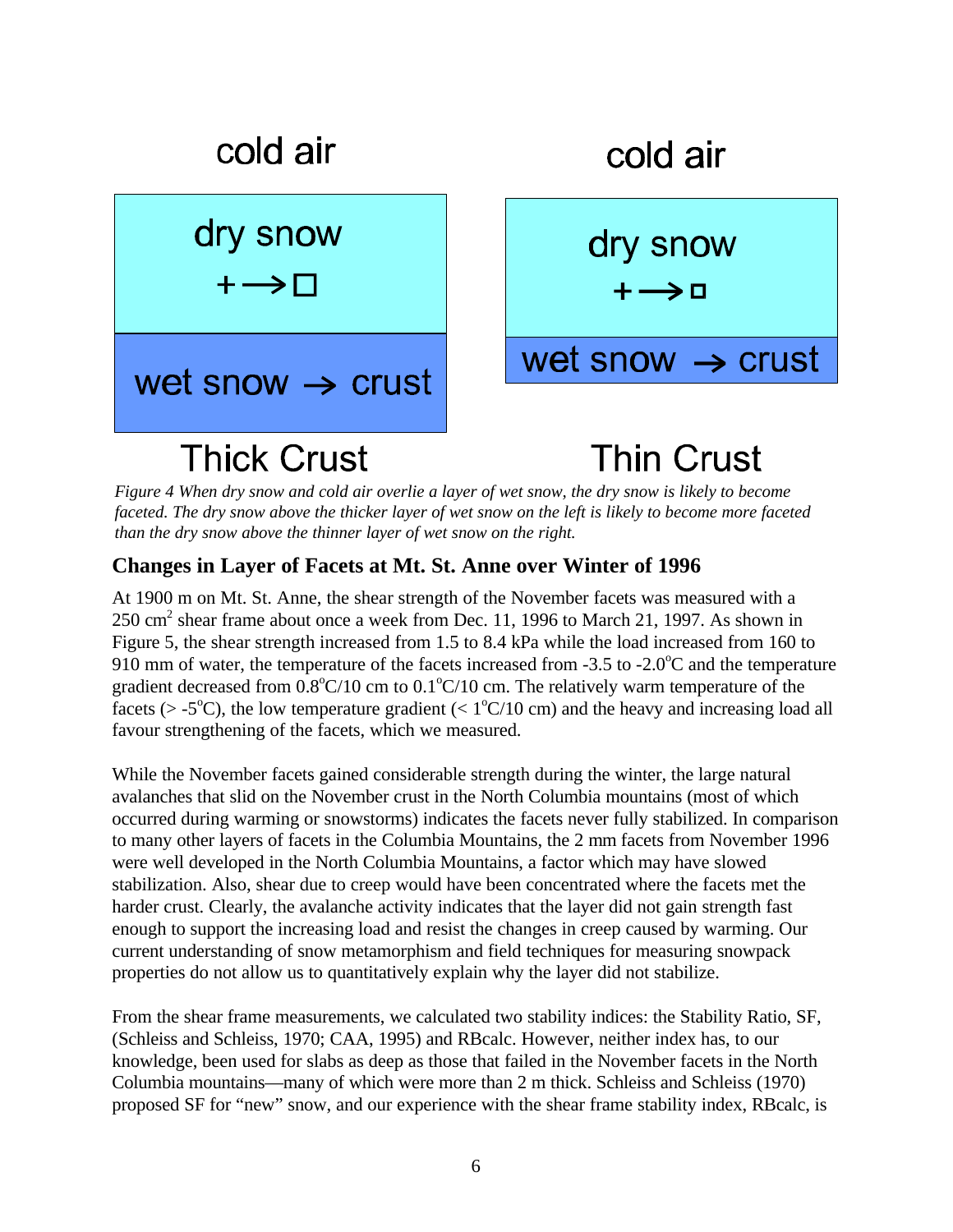primarily within the top 1 m of the snowpack. Nevertheless we plot SF and RBcalc in Figure 6 to assess the suitability of such indices for deep weak layers.



*Figure 5 Measurements of the November facets at Mt. St. Anne in the North Columbia Mountains during the winter of 1996-97.*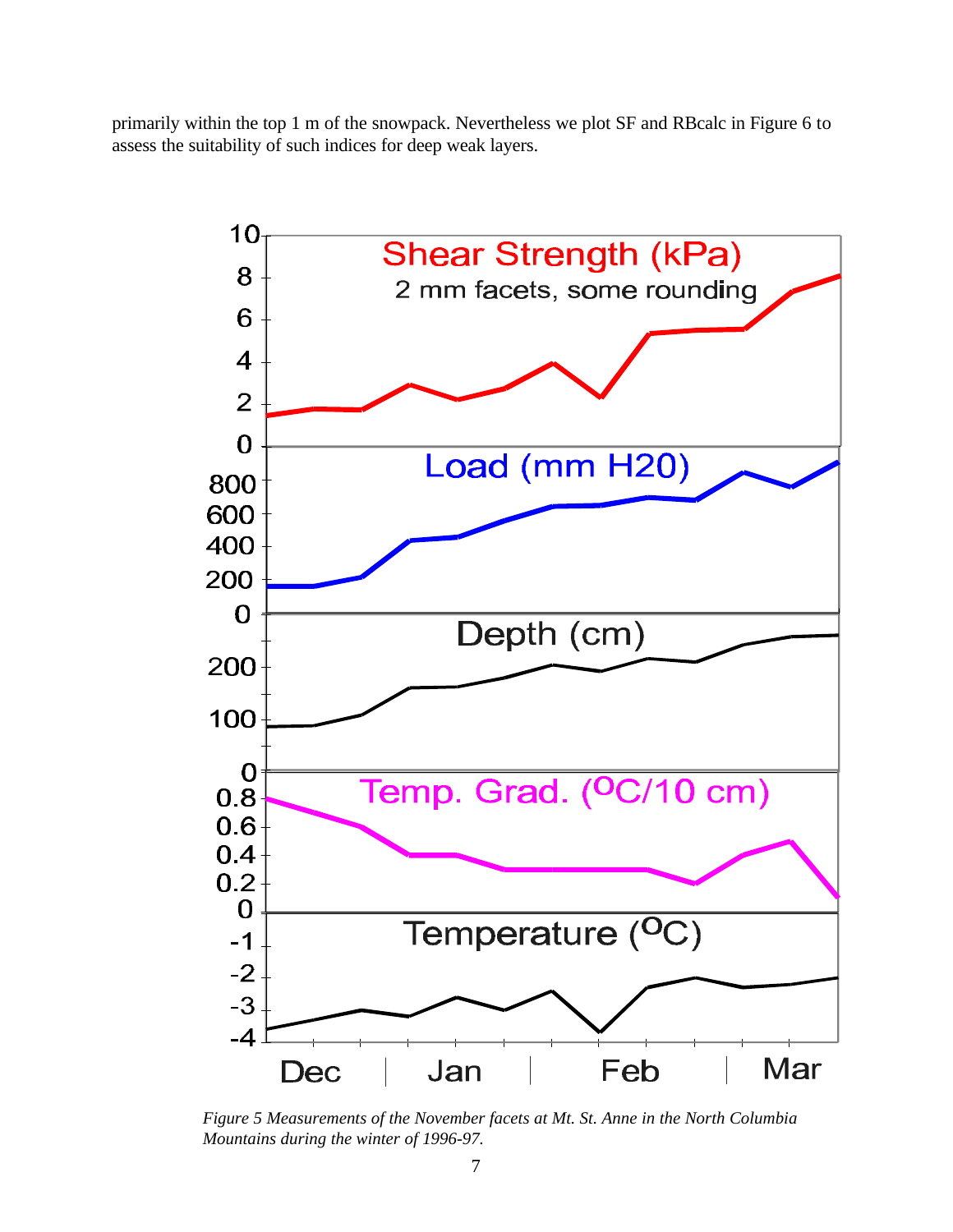

*Figure 6 Stability indices for the November facets at Mt. St. Anne in the Cariboo Mountains and number of dry slab avalanches that slid on the November facets in the surrounding Cariboos and Monashees..*

For new (storm) snow,  $SF < 1$ , suggests instability and values between 1 and 1.5 suggest transitional stability. Most avalanches occurred while  $SF < 1$ . However, there are many days in which  $SF < 1$  and no avalanches failed on the November facets indicating the index underestimates the stability.

For skier triggered slabs within the top metre of the snowpack, RBcalc  $<$  4 suggests instability and values between 4 and 6 suggest transitional stability. While the November facets were being tested with the shear frame, most of the avalanches were naturals and occurred while RBcalc < 4. However, there are many days in which RBcalc < 4 and no avalanches failed on the November facets indicating the index underestimates the stability and may not prove useful for such deep weak layers.

Yet avalanche activity decreased in February and March when the indices approached their transitional values. This suggests that shear frame indices might be modified for such deep weak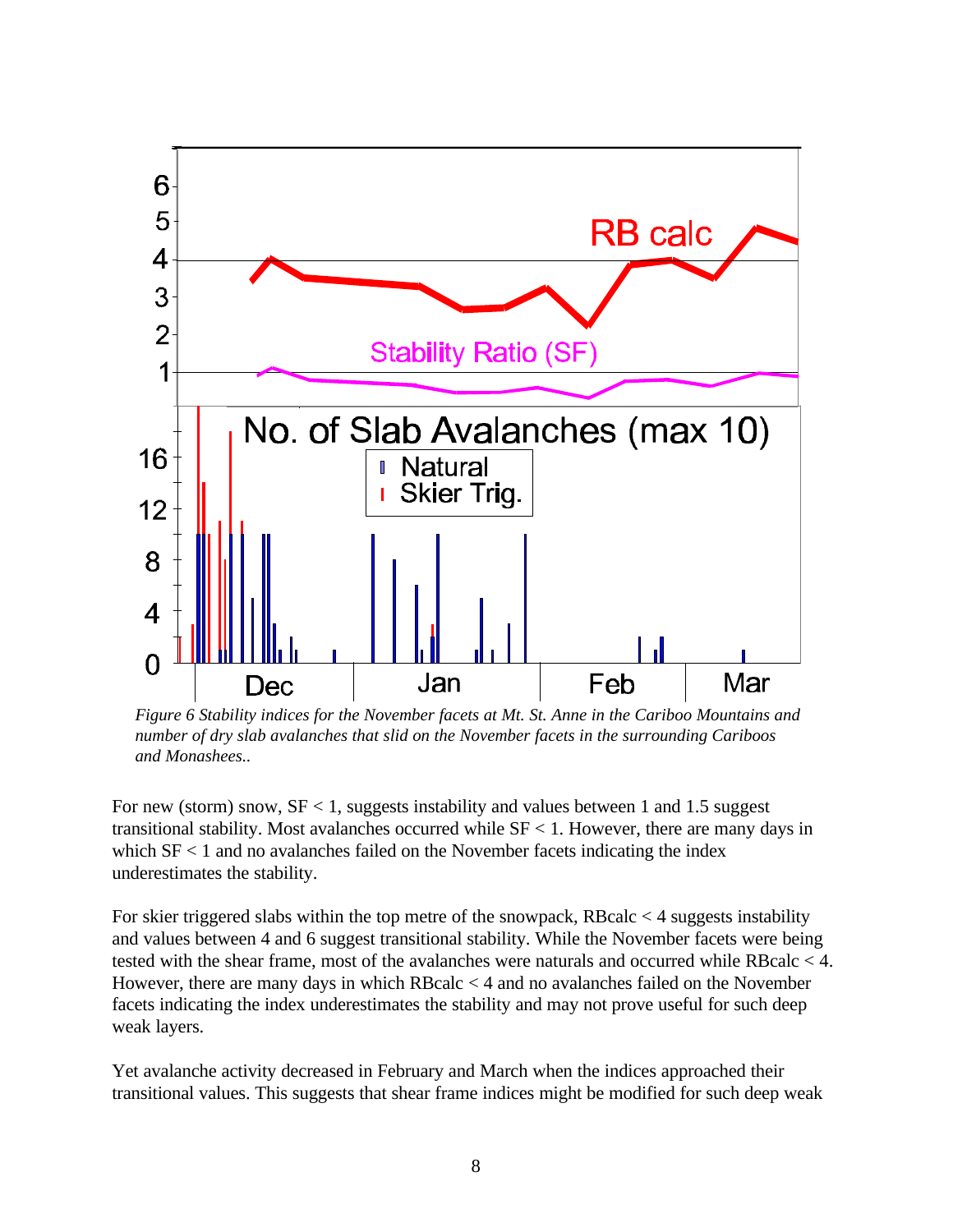layers. Such a refined index could be occasionally useful since the November 1996 facet/crust combination was, like the November 1985 facet/crust combination, difficult to forecast (C. Israelson, personal communication).

### **Summary**

The November facets were slower to stabilize in areas such as the North Columbia Mountains where less dry snow lay on the crust during the cold period from November  $13<sup>th</sup>$  to  $23<sup>rd</sup>$ . We expect the facets were more developed in such areas.

A dense layer such as a crust increases the temperature gradient just above and below the crust, sometimes causing facets to form next to the crust.

Cold snow on top of a thick layer of wet snow is more likely to become faceted than a similar amount of cold snow on top of a thinner wet layer. This probably contributed to the November facets being better developed and weaker at lower elevations than in the alpine.

The stiffness of a crust tends to concentrate shear at the top of the crust. In combination with a weak layer such as facets above the crust, this shear concentration contributes to instability.

Present shear frame stability indices do not appear well suited to a deep instability such as the November facets in the North Columbia Mountains. However, the indices were consistent with the lingering instability of the November facets..

#### **Acknowledgements**

For providing weather data on short notice, we are grateful to Jack Bennetto, Ted Weick, and John Tweedy of BC Ministry of Transportation and Highways, to Mike Wiegele and Ken Black of Mike Wiegele Helicopter Skiing and to Graham Tutt of Blackcomb Mountain. Our thanks to Scott Aitken and Graham Tutt for discussing the stability of the November facets in the Coast Mountains with us. For their many deep pits and shear frame tests at Mt. St. Anne, we thank Jill Hughes, Ken Black and Steve Lovenuik.

Our thanks to Chris Stethem, Clair Israelson, Juris Krisjanson, Alan Dennis, Colani Bezzola, and Bob Sayer for ongoing advice and stimulating discussions on deep slabs, and to Ken France for prompting us to look at the weather that formed the facet/crust combination.

For financial support provided we are grateful to Canada's Natural Science and Engineering Research Council and the BC Helicopter and Snowcat Skiing Operators Association consisting of Canadian Mountain Holidays, Cat Powder Skiing, Crescent Spur Helicopter Skiing, Great Canadian Heliskiing, Great Northern Snow Cat Skiing, Island Lake Mountain Tours, Island Sauvage Airmobile Outdoor Adventures, Klondike Heli-Skiing, Kootenay Cat Skiing, Kootenay Heli-Skiing, Mike Wiegele Heli-Skiing, Mountain Heli-Sports, Purcell Helicopter Skiing, R.K. Heli-Skiing, Robson Helimagic, Selkirk Tangiers Heli-Skiing, Selkirk Wilderness Skiing, Sno Much Fun Cat Skiing, Tyax Heli-Skiing, Tyax Lodge Heli-Skiing, Whistler Heli-Skiing, BC Ministry of Environment, Lands & Parks, Canada West Ski Areas Association, Marsh & McLennan and Zurich Canada